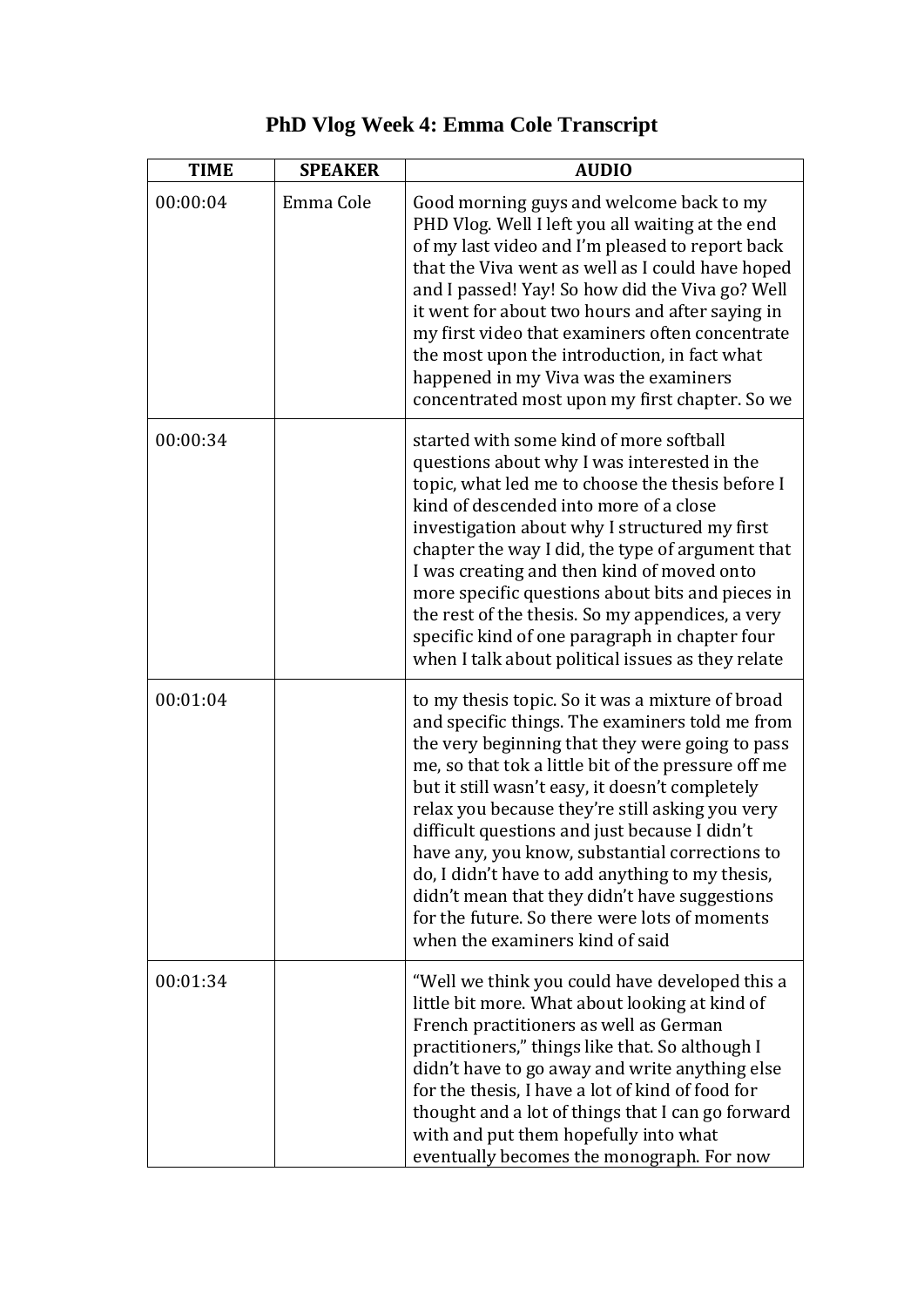|          | however, I'm off to work.                                                                                                                                                                                                                                                                                                                                                                                                                                                                                                                                                   |
|----------|-----------------------------------------------------------------------------------------------------------------------------------------------------------------------------------------------------------------------------------------------------------------------------------------------------------------------------------------------------------------------------------------------------------------------------------------------------------------------------------------------------------------------------------------------------------------------------|
| 00:02:04 | Hello again guys! So it is now Friday, I've<br>finished the second week of teaching at my new<br>job and it's also been one week since my Viva<br>and I'm back in London. So it's been a hectic<br>period that I've been Vlogging throughout this<br>month and what you will have in the last two<br>videos especially is me commuting back and<br>forth between my job in Bristol and my home in<br>London. I have got a second apartment now in<br><b>Bristol</b> and                                                                                                     |
| 00:02:34 | I'm staying there kind of half the week and then<br>I come back to London on weekends and I<br>thought this would be an interesting to touch<br>upon in the Vlog because it's something that a<br>lot of early career researchers in their first job<br>are going to have to deal with. So the kind of<br>trend in academic jobs at the moment for first<br>post positions is often that the first post will be<br>a fixed-term teaching fellowship or as I<br>explained in one of my earlier videos, a<br>research post-doctoral position of kind of about<br>three years. |
| 00:03:04 | The fixed-term teaching positions often are just<br>ten months long so it makes it really difficult to<br>relocate permanently for such a short period of<br>time, especially if you have a family. Now<br>luckily my job is a bit longer than a ten month<br>contract but it still wasn't possible to relocate<br>permanently in the period of time when I got<br>the job and when I started the appointment. So<br>it's quite challenging and you'll find a lot of<br>people get put in these situations where they<br>will keep their current                            |
| 00:03:34 | flat and then get a share house in another place<br>or they will get a studio apartment or if they<br>only need to be in the other place for maybe<br>one night a week, they might even get a hotel.<br>However, it's not all doom and gloom. I'm<br>hoping that it leads to a situation where I have a<br>good work/life balance where I work really<br>hard when I'm in Bristol and I have my<br>evenings free and then I come back to London<br>on Friday's when I don't teach, I have a<br>research day and then weekends off. That might                               |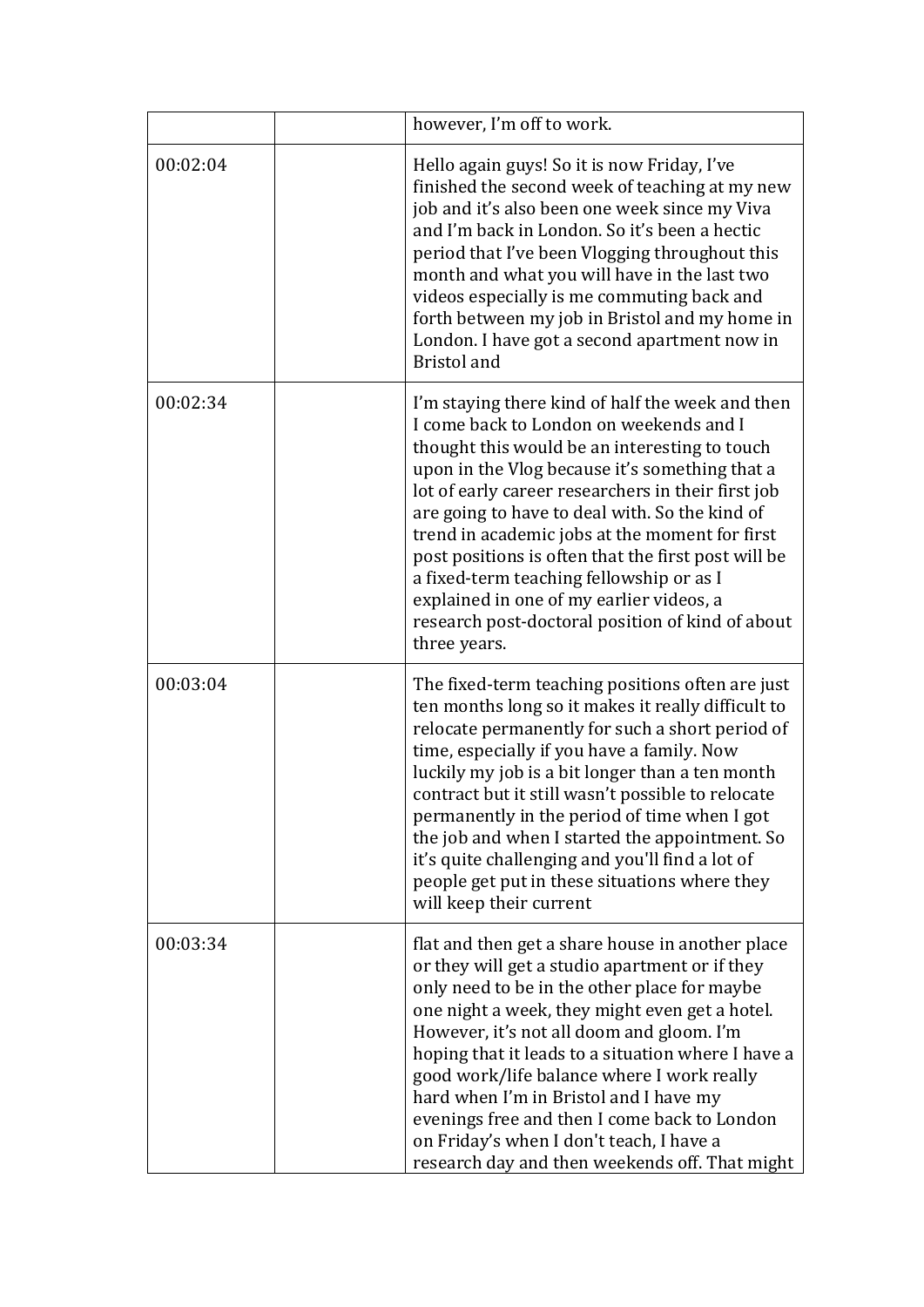|          | be naïve and overly optimistic but we'll see.<br>Also the commute can be a nice buffer                                                                                                                                                                                                                                                                                                                                                                                                                                                                                                                   |
|----------|----------------------------------------------------------------------------------------------------------------------------------------------------------------------------------------------------------------------------------------------------------------------------------------------------------------------------------------------------------------------------------------------------------------------------------------------------------------------------------------------------------------------------------------------------------------------------------------------------------|
| 00:04:04 | between work and home and it can be really<br>useful to kind of do marking and things like that<br>when you're on a long train ride. So although<br>starting a fixed-term contract can be<br>challenging in terms of relocating and<br>potentially commuting, there are a lot of good<br>elements to it and it is an excellent first post<br>because it gives you all that necessary teaching<br>experience that you need for a permanent<br>academic lectureship. Anyway, I'm off to the<br>library now to do some marking actually and do<br>some lecture writing for next week. So I will<br>speak to |
| 00:04:34 | you soon. It's now Saturday morning, it's finally<br>the weekend! Unfortunately I have a little bit of<br>work left to do today but I'm having this<br>evening and Sunday off. I feel like I'm finally<br>starting to get into a routine where I have a bit<br>of a better work/life balance. So given that this<br>is the final entry I'm going to make for the Vlog,<br>I thought I'd let you know where I'm going from<br>here; so what my plans are now I've done my<br>Viva. So the major post-PHD plan that I have is<br>to hopefully turn my thesis into a monograph.<br>I've got two             |
| 00:05:04 | potential publishers that I'm interested in<br>working with. I identified them at a late stage<br>when I was writing my PHD and I plan on now<br>revising the thesis structure and putting<br>together a book proposal. I was very lucky that<br>one of my examiners is an editor of a series at<br>one of these publishers so I already have an in<br>there which is excellent. No matter which one I<br>go with, there's an extra chapter that I want to<br>write so I think my kind of big plan for the year<br>ahead, especially the summer                                                          |
| 00:05:34 | when I'm not going to be teaching will be to<br>write this extra chapter and to start to get this<br>proposal put together. It's not something I want<br>to do in the next couple of weeks. It's a long-<br>term plan for the year. I don't think these things<br>should be rushed and I think it's important<br>when you do submit a book proposal for a                                                                                                                                                                                                                                                |